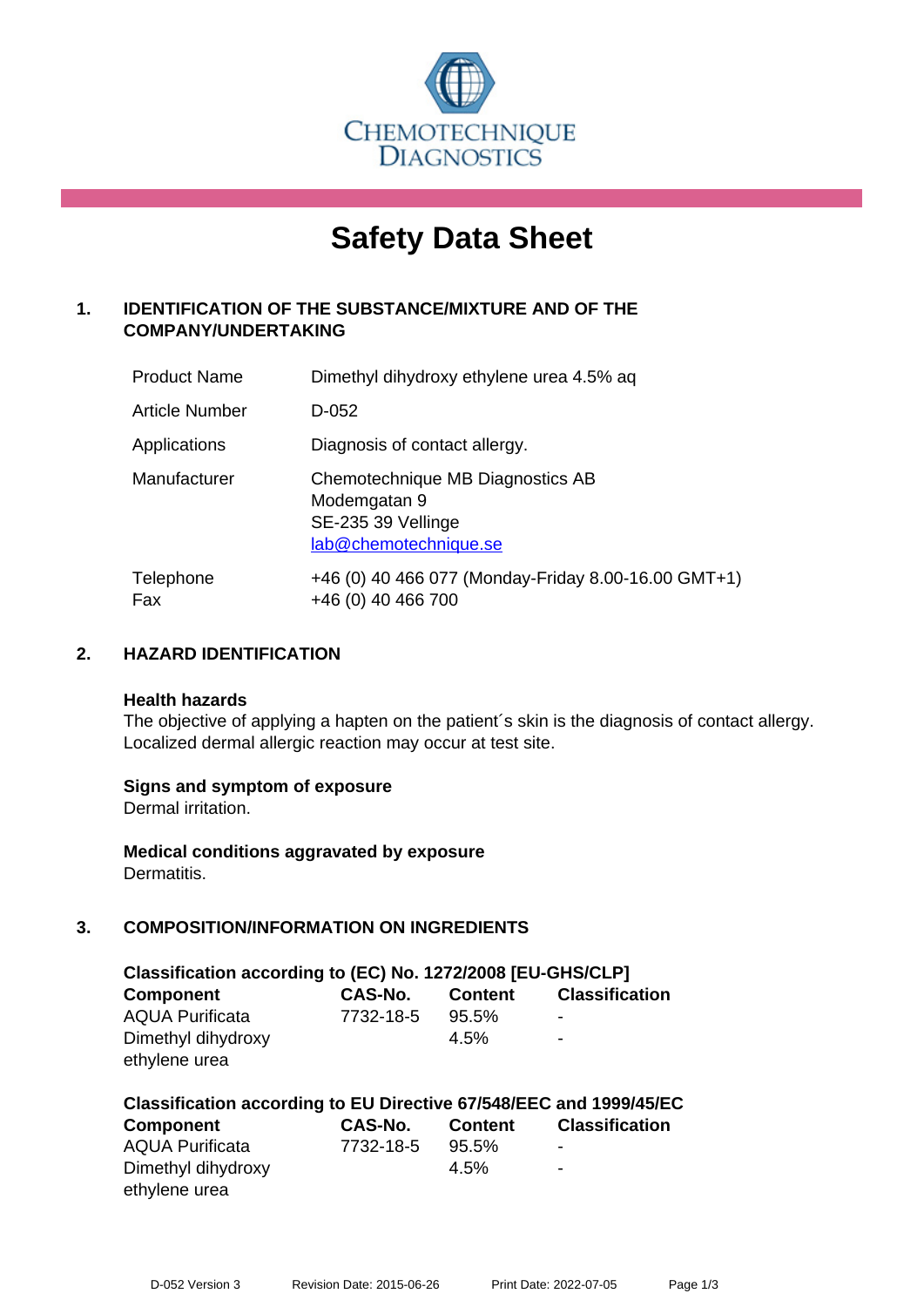## **4. FIRST AID MEASURES**

**Emergency and first aid procedures** Obtain medical attention.

## **5. FIRE-FIGHTING MEASURES\***

No data available.

## **6. ACCIDENTAL RELEASES MEASURES**

**Steps to be taken if material is released or spilled** Contain and place in a closed container.

# **7. HANDLING AND STORAGE**

**Precautions to be taken in handling and storage** Store dark at 5-8 C. Avoid extended exposure to light. Store in a well-sealed container. FOR EXTERNAL USE ONLY.

# **8. EXPOSURE CONTROLS/PERSONAL PROTECTION**

**Respiratory protection** Not required.

**Ventilation** Local exhaust.

#### **Protective gloves** Disposal gloves.

**Eye protection** Not required with normal use.

## **Work/Hygienic practices**

Wash hands after each use.

# **9. PHYSICAL AND CHEMICAL PROPERTIES**

| Appearance     | Transparent, Clear Liquid |
|----------------|---------------------------|
| Odour          | <b>Odourless</b>          |
| Boiling point* | $100^{\circ}$ C           |

| Boiling point*       |
|----------------------|
| Flash point*         |
| Self ignition*       |
| Danger of explosion' |
| Density*             |

>No data available. Product does not self ignite. Product does not present as an explosion hazard. 1.0 g/cm $<sup>3</sup>$ </sup>

\*Data is shown for AQUA Purificata only

## **10. STABILITY AND REACTIVITY**